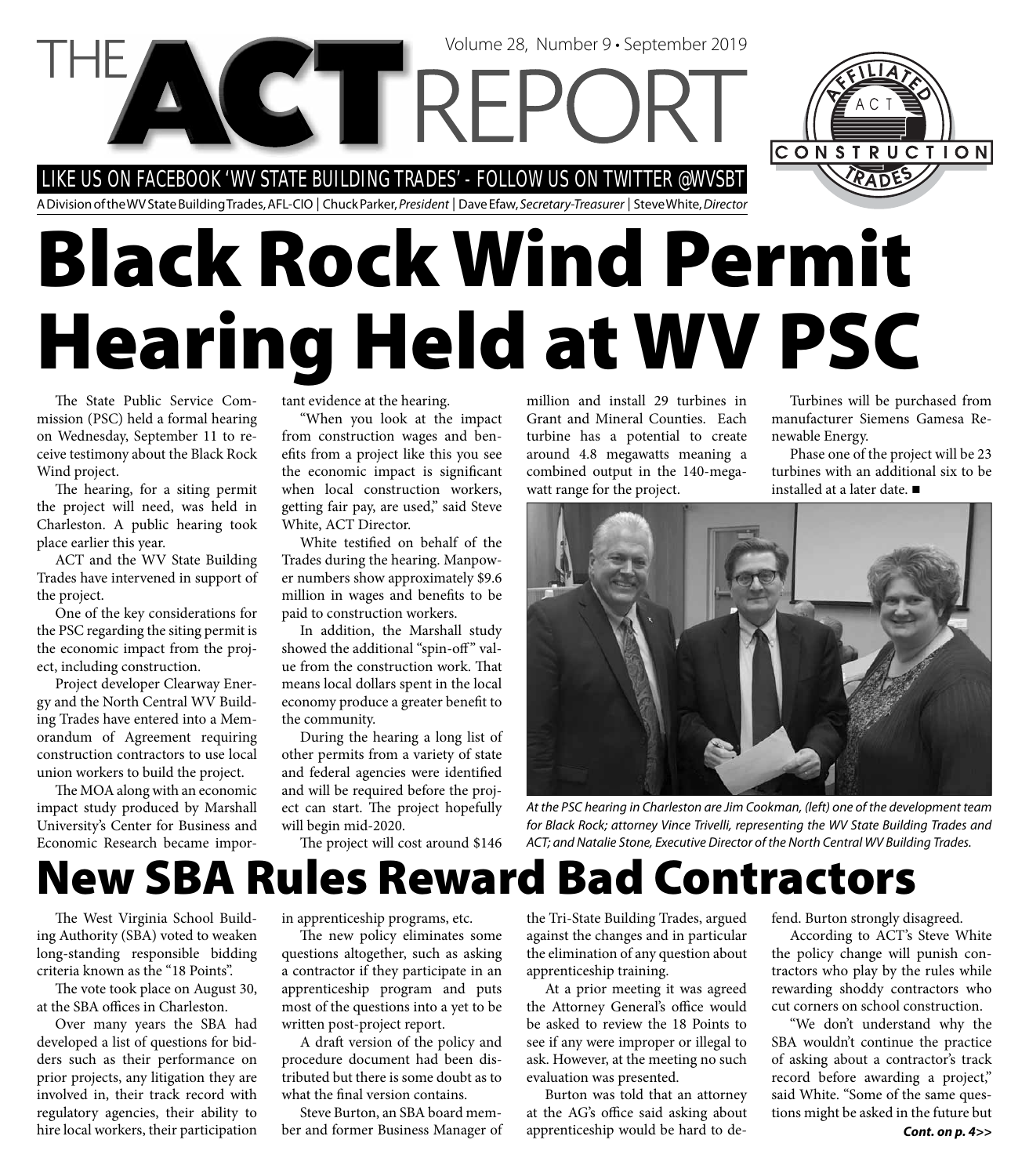# **\$8 million Renaissance Village Underway in McDowell, 100% Union Construction**

Reconnecting McDowell, a partnership led by the American Federation of Teachers, held a groundbreaking ceremony for an \$8 million Renaissance Village housing project in Welch.

The event was held on Monday, September 9 and according to news reports represents the first multi-story construction project in the area in more than 50 years.

According to Paul Breedlove, Business Manager of the Charleston Building Trades Council and a member of the Reconnecting McDowell board, BBL-Carlton from Charleston is the general contractor using all union subcontractors and building trades workers.

"We appreciate the leadership shown by our AFT teachers to get this project underway and their com-

# **Insulators Local 80 Apprenticeship**

**PROGRAM NAME:** Heat & Frost Insulators Local 80 JATC **WHERE TO APPLY:** Any Work-Force WV office

**WHEN TO APPLY:** September 16th – November 1st, 2019

**HOURS TO APPLY:** M o n d a y thru Thursday: 8:30 - 5:00, Friday: 9 - 5. Check your local WorkForce WV Office for TABE testing times.

**MINIMUM QUALIFICATIONS AGE:** At least 18 years of age **EDUCATION:** High School Diploma or equivalent

**PHYSICAL:** Must be physically able to perform the work of the trade, a drug test will be required

**DRIVERS LICENSE:** Must have a valid Driver's License

**APTITUDE:** Meet testing requirements administered by Work-Force WV

**RESIDENCY:** Must reside in one of the following counties at least one year prior to applying

**Ohio:** Gallia, Meigs, Washington, Jackson, Pike, Lawrence or Scioto

**Kentucky:** Bath, Carter, Floyd, Knott, Letcher, Martin, Owsley, Rowan, Boyd, Elliot, Greenup, Lawrence, Lewis, Menifee, Pike, Wolfe, Breathitt, Estill, Johnson, Lee, Magoffin, Morgan or Powell.

**Virginia:** Allegheny, Amherst, Appomattox, Augusta, Bath, Bedford, Bland Botetourt, Buchannan, Campbell, Carroll, Charlotte, Craig,

Dickenson, Floyd, Franklin, Giles, Grayson, Halifax, Henry, Highland, Montgomery, Nelson, Patrick, Pittsylvania, Pulaski, Roanoke, Rockbridge, Russell, Smyth, Tazewell, Washington or Wythe.

**West Virginia:** Boone, Calhoun, Fayette, Jackson, Lincoln, Mason, Monroe, Pleasants, Raleigh, Roane, Webster, Wyoming, Braxton, Clay, Gilmer, Nicholas, Pocahontas, Randolph, Summers, Wirt, Wayne, Cabell, Doddridge, Greenbrier, Lewis, McDowell, Mingo, Pendleton, Putnam, Ritchie, Kanawha, Logan, Mercer, Wood or Upshur.

**DOCUMENTS:** Certified Birth Certificate, Copy of High School Diploma or GED/TASC Certificate, copy of Valid Driver's License, Certified High School Transcript of Grades, must be mailed c/o JATC, P.O. Box 806, Winfield, WV 25213 and received no later than November 29, 2019.

DO NOT MAIL UNTIL AFTER YOU APPLY AND MEET TESTING REQUIREMENTS.

THE RECRUITMENT, SELEC-TION, EMPLOYMENT, AND TRAINING OF APPRENTICES SHALL BE WITHOUT DISCRIMI-NATION BECAUSE OF RACE, COLOR, RELIGION, NATIONAL ORGIN, OR SEX.

For more info contact (304) 586- 4780. $\blacksquare$ 

mitment to a union-built job," said Breedlove.

The project is an effort to attract and retain teachers. The district has 22 vacant teaching positions and 50 teachers assigned to subjects outside of their specialty.

The lack of quality rental housing in the area was a problem for recruiting new teachers.

The building will have 16 apartments on two floors with two additional floors of retail and commercial space.



A formal groundbreaking event was held in Welch on September 9 for the \$8 million Renaissance Village housing project. The project, which is already well underway, will provide rental housing for public school teachers. BBL-Carlton is the GC on the all unionbuilt job.

### **Paden City Labor Day**



Cavinson Mugaviri (left) and Brian Maragos, members of Insulators Local 2, carry their local banner during the Paden City Labor Day Parade. Paden City is along the Ohio River in both Tyler and Wetzel Counties. According to the Upper Ohio Valley Building Trades President Eran Molz the Paden City event is one of the oldest Labor Day celebrations in the state and many crafts showed up to participate.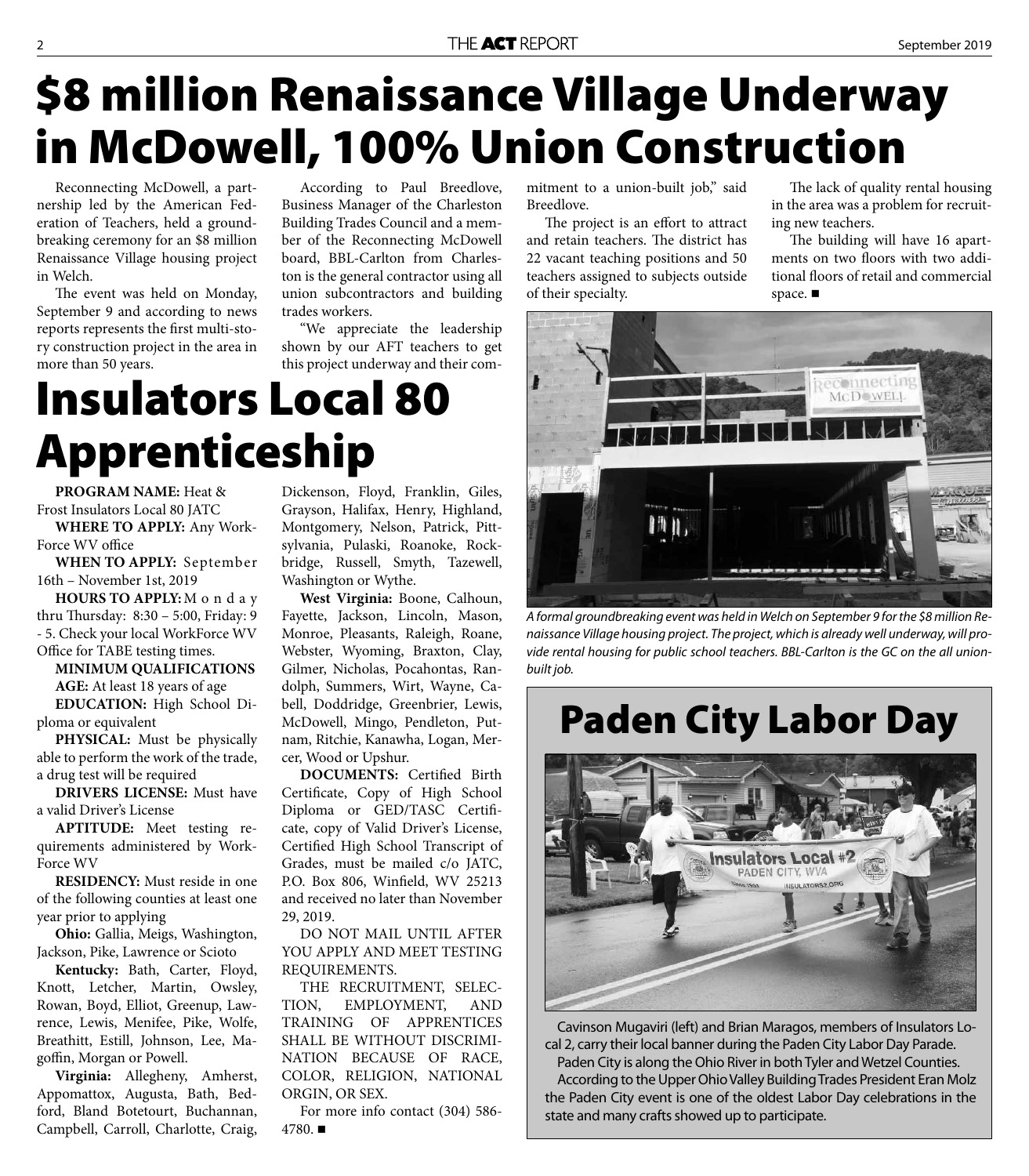# **Building Trades Election, Conference Held**

Chuck Parker of Operating Engineers Local 132 was elected as the new President of the WV State Building and Construction Trades Council at their September 11 Convention held in Charleston.

Parker replaces outgoing President Bill Hutchinson who retired earlier this year.

Parker will fill out the one year remaining in the four-year term.

The State Building Trades President, an unpaid position, is called upon to run monthly Executive Board Meetings, make committee assignments and to oversee the operations of the organization.

Parker takes on the duties in addition to his continued role as the Business Manager of Operating Engineers Local 132.

"I appreciate the confidence the

delegates have in me and look forward to serving as President," said Parker.

Parker had been selected by the Executive Board as interim President after Hutchinson's departure in June.

The State Building Trades has two elected positions, Dave Efaw is the current Secretary-Treasurer and he remains in the third year of his fouryear term.

Both positions will be up for election in 2020.

Each affiliated craft selects a person to be Vice-President on the State Building Trades Executive Board which meets monthly.

Each of the five local Building Trades Councils also get a seat on the Executive Board with a voice but no vote.

Also, at the convention delegates

talked about the upcoming political elections and heard from a few candidates for the WV Supreme Court of Appeals.



Kanawha County Judge Joanna Tabit speaks to delegates at the WV State Building & Construction Trades Council's conference in Charleston. Tabit is a candidate for the WV Supreme Court of Appeals. Endorsements will be considered later this year.

### **Banned Company Gets State DEP Permit**

IPI, Inc., a company banned from any federal and state government contracts by the U.S. Environmental Protection Agency (EPA) at an Elkview location has been approved for permits at a new location by the state Division of Environmental Protection (DEP).

IPI recently applied for a DEP permit to construct a facility to blast metal parts and paint them in the small community of Shrewsbury in Kanawha County.

The company has a disturbing environmental track record.

In the summer of 1998, IPI, Inc. while located at its Frame Road, Elkview location, violated the federal Clean Water Act while under contract with the WV DOH.

At that time the company, owned and operated by Matthew "Joey" Taylor, dumped paint, rust and waste sand into the Armstrong River while painting a Powellton-area bridge according to public filings.

The case was investigated by the WV Legislature's Commission on Special Investigations as well as the EPA and was so serious in nature that it triggered a mandatory federal debarment by the EPA. IPI Inc. is still

currently listed on the "active" debarment list with an indefinite end date. A company on the federal debarment list is automatically on the state debarment list meaning they can't be awarded publicly funded contracts.

Since the debarment is listed for the Frame Road facility alone, IPI was allowed to apply for this new permit for a new facility, and potentially work on federal and state contracts under this new location while still being banned at the Elkview site. During the comment period at DEP the Affiliated Construction Trades submitted public comments pointing out IPI's track record and asked if this new facility would be given closer regulatory scrutiny given its track record. DEP responded that normal protocols would be followed.

"It does not make sense to us that a company which is banned from federal and state contracts operating at one location can simply build a new facility and go back into operation," said Brian Stanley, a representative of Painters District Council 53.

"And if they are going to give them a permit you think they would increase the requirements to protect the public."

Stanley also points out that other companies owned by IPI's owners, Matthew "Joey" Taylor and Melissa Dawn Taylor, have a track record of workers compensation defaults. They were part owners of North American Inc., and North American Construction, Inc., both companies defaulted on workers compensation payments

and then shut down.

At the time workers compensation was run by the state and regulators got a ruling from a Kanawha County Judge holding IPI and the Taylors responsible for the debt. However, the WV Supreme Court overturned the ruling and let them off the hook for almost \$1 million.



Tri-State Building Trades Council's Business Manager Mark Johnson hauled this 24-foot trailer in two events over Labor Day Weekend. According to Johnson a number of Trades participated in both the Portsmouth Ohio River Days Festival and the Catlettsburg, Kentucky Labor Day Parade. "There was a great turnout by all the crafts at both events," said Johnson.